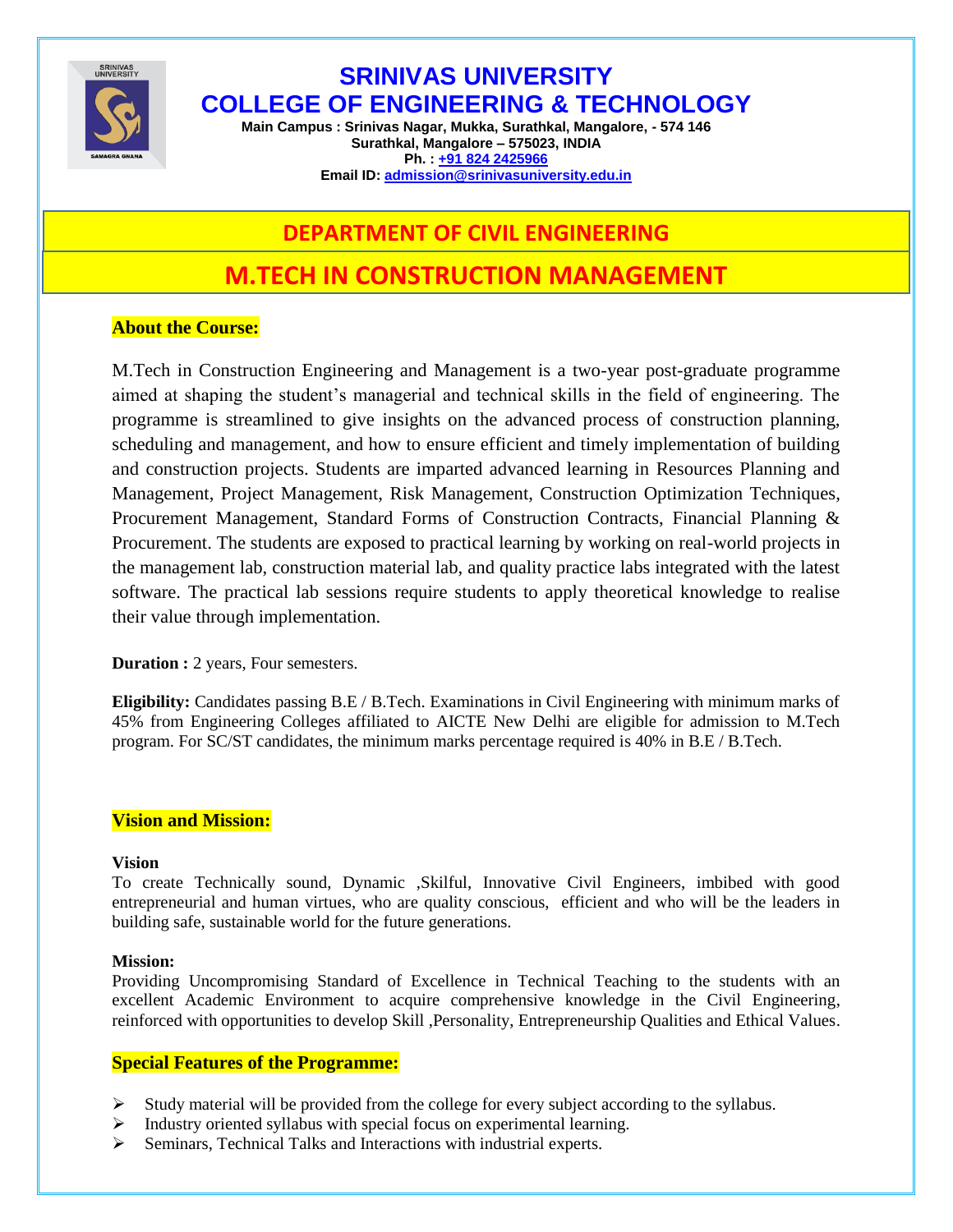- $\triangleright$  Innovations in examination system with opportunity for personal seeing of evaluated papers.
- Placement support and research-oriented projects for every student.
- $\triangleright$  Focus on smart skill development & training on Civil Engineering practices.
- $\triangleright$  Opportunity to visit Civil / Construction Industry and Project Sites.

#### **Program Educational Objectives:**

- $\triangleright$  To prepare students to meet the industrial requirements at global level competitiveness.
- $\triangleright$  To develop the students analytical skills to enable them to understand real world problems and formulate solutions.
- $\triangleright$  To impart basic education to students in the areas of Construction Management, that will enable them to take up higher studies in these areas.
- $\triangleright$  To allow students to work in teams through group project works and seminars and thus help them achieve interpersonal and communication skills.
- $\triangleright$  To inculcate the habit of lifelong learning, adherence to ethics in profession, concern for environmental and regard for good professional practices.

#### **Career Opportunities:**

As India strives to develop its infrastructure and with the upcoming projects like 100 Smart Cities housing, there will be a pool of opportunities for the students graduating from this programme. The post-graduate programme will play a crucial role in developing industry-ready professionals. Construction Engineering & Management graduates get good opportunity both in private and public sector organizations in India and at Abroad engaged in the execution of major infrastructure projects such as roads, railways, airports, harbours, smart cities, high rise buildings, bridges, tunnels, power plants, shopping malls, satellite towns, hybrid towns, resorts, etc.

#### **Unique Features:**

The Department has been recognized as Research and Development Centre by Srinivas University for carrying out Research activities leading to Ph.D. Degrees. The department offers PG program namely, M.Tech.(Construction Management).

Being under a private university we had a feasibility to form our own syllabus. Thus, we have approached several industrialists and have framed the syllabus according to the industry requirements and prepared an Industry oriented syllabus.

The students of the department will undergo internship in various reputed organizations all over the country. Students participate in various National and International level competitions, Events regularly. The department possesses the state of the art research facilities to support our academic programs and research. Several projects of the students have been funded by the Government of Karnataka.

Our department has a distinguished record in both teaching and research. Faculty members have excellent academic credentials and are highly regarded. They have publications at National and International levels.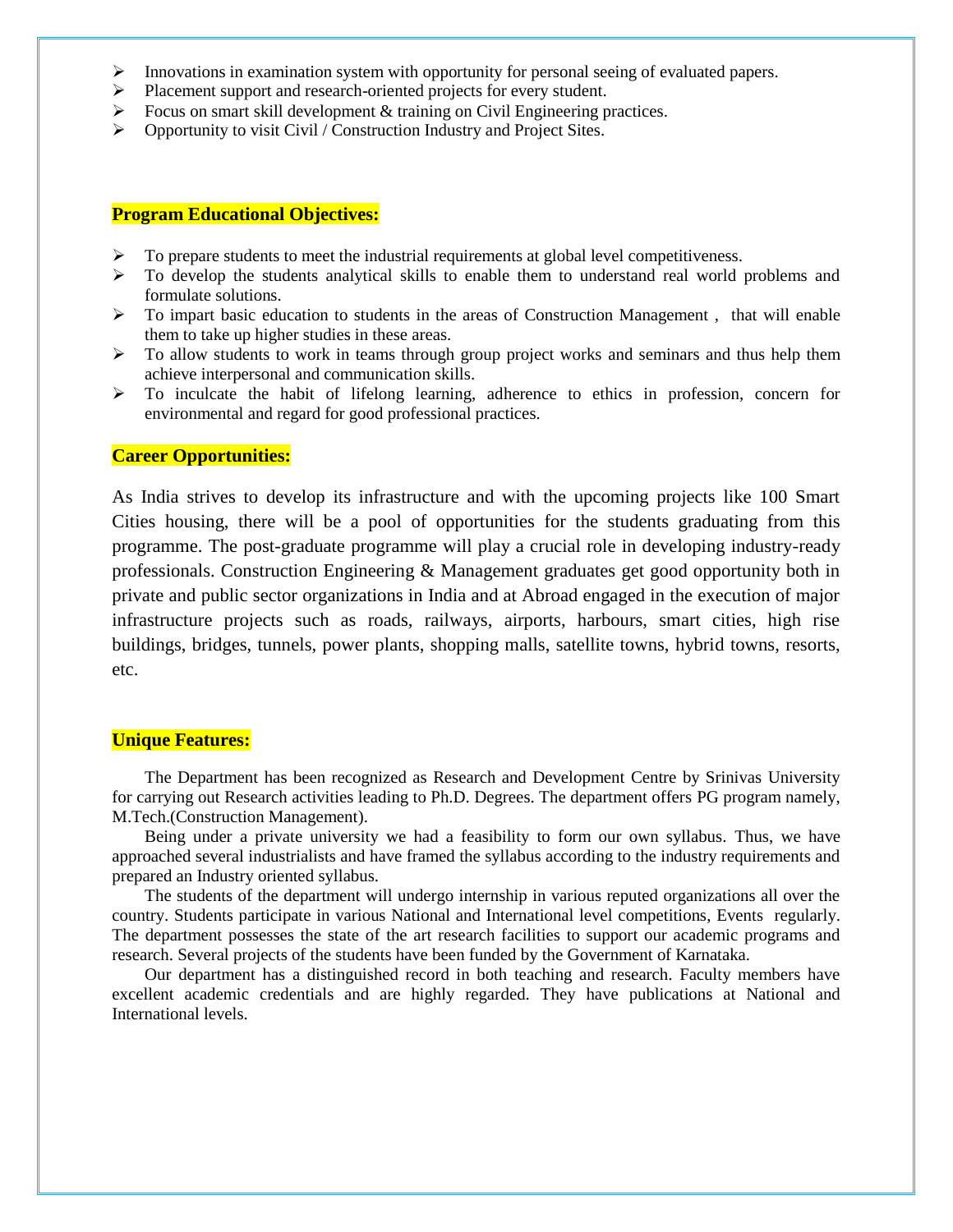# **SRINIVAS UNIVERSITY College of Engineering and Technology**

## **SCHEME OF TEACHING AND EXAMINATION 2020-21**

## **M.TECH IN CONSTRUCTION MANAGEMENT**

| <b>SEMESTER I</b>   |                                                                                                                                                                                                                                          | <b>SEMESTER II</b> |                                                                                                                                                                                                                                                                                                                                                                                                                                                                                                                     |
|---------------------|------------------------------------------------------------------------------------------------------------------------------------------------------------------------------------------------------------------------------------------|--------------------|---------------------------------------------------------------------------------------------------------------------------------------------------------------------------------------------------------------------------------------------------------------------------------------------------------------------------------------------------------------------------------------------------------------------------------------------------------------------------------------------------------------------|
| Sl.<br>No.          | <b>Subjects</b>                                                                                                                                                                                                                          | Sl.<br>No.         | <b>Subjects</b>                                                                                                                                                                                                                                                                                                                                                                                                                                                                                                     |
| $\mathbf{1}$        | Construction Planning, Scheduling &<br>Control                                                                                                                                                                                           | 1                  | <b>Construction Contracts &amp; Management</b>                                                                                                                                                                                                                                                                                                                                                                                                                                                                      |
| $\overline{2}$      | <b>Advanced Construction Techniques</b>                                                                                                                                                                                                  | $\overline{2}$     | Operation Research & Decision Theory                                                                                                                                                                                                                                                                                                                                                                                                                                                                                |
| 3                   | <b>Construction Equipments and Planning</b>                                                                                                                                                                                              | 3                  | Human Resource Management in<br>Construction                                                                                                                                                                                                                                                                                                                                                                                                                                                                        |
| $\overline{4}$      | <b>Advanced Construction Materials</b>                                                                                                                                                                                                   | $\overline{4}$     | <b>Engineering Valuation</b>                                                                                                                                                                                                                                                                                                                                                                                                                                                                                        |
| 5                   | <b>Advanced Concrete Technology</b>                                                                                                                                                                                                      | 5                  | Elective II                                                                                                                                                                                                                                                                                                                                                                                                                                                                                                         |
| 6                   | Elective I                                                                                                                                                                                                                               | 6                  | Elective III                                                                                                                                                                                                                                                                                                                                                                                                                                                                                                        |
| $\overline{7}$      | Project Management Lab                                                                                                                                                                                                                   | 7                  | <b>Advanced Concrete Lab</b>                                                                                                                                                                                                                                                                                                                                                                                                                                                                                        |
| 8                   | Seminar                                                                                                                                                                                                                                  | 8                  | Seminar                                                                                                                                                                                                                                                                                                                                                                                                                                                                                                             |
|                     | Elective -I<br>Disaster Management & Mitigation<br><b>Construction Management Information</b><br><b>Systems</b><br>Construction Safety & Management<br>Repair, Rehabilitation and Retrofitting<br>Principles of Sustainable Construction |                    | <b>Elective II</b><br><b>Construction Contracts &amp; Management</b><br><b>Energy Conservation Techniques in</b><br><b>Building Construction</b><br>Operation Research & Decision Theory<br>Human Resource Management in<br>Construction<br>Engineering Valuation<br>Elective III<br><b>Infrastructure Development</b><br>Energy Conservation Techniques in<br><b>Building Construction</b><br>Facilities Planning & Management<br>Principles of Architecture &<br>Landscaping<br>Shoring, Scaffolding and Formwork |
| <b>SEMESTER III</b> |                                                                                                                                                                                                                                          | <b>SEMESTER IV</b> |                                                                                                                                                                                                                                                                                                                                                                                                                                                                                                                     |
| Sl.<br>No.          | <b>Subjects</b>                                                                                                                                                                                                                          | SI.<br>No.         | <b>Subjects</b>                                                                                                                                                                                                                                                                                                                                                                                                                                                                                                     |
| $\mathbf{1}$        | Seminar/Presentation on Internship (After 8)<br>weeks from the date of commencement)                                                                                                                                                     | 1                  | Project Work Phase: 1                                                                                                                                                                                                                                                                                                                                                                                                                                                                                               |
| $\overline{2}$      | Report on Internship                                                                                                                                                                                                                     | $\overline{2}$     | Report on Project work                                                                                                                                                                                                                                                                                                                                                                                                                                                                                              |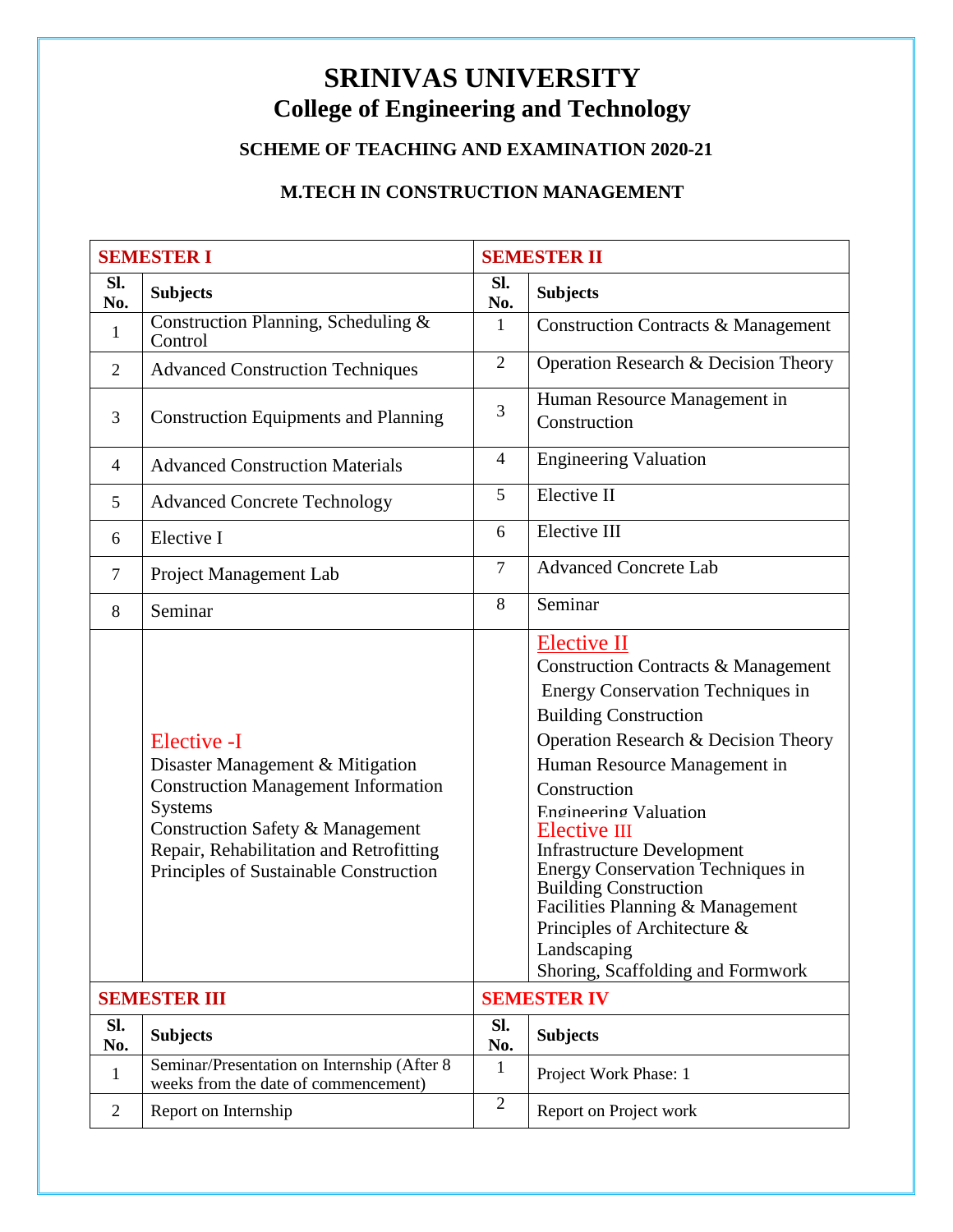## **Internship**

- **1. Internship:** All the students shall have to undergo mandatory internship of 16 weeks during III semester and University examination shall be conducted at the end of 16 weeks. Internship shall be considered as a head of passing and shall be considered for the award of degree. Those, who do not take-up/complete the internship shall be declared as failed and have to complete during the subsequent University examination after satisfying the internship requirements.
- **2. Seminar /Presentation of Internship:** Students in consultation with the guide/co-guide if any, shall prepare and present a seminar after 8weeks of Internship. IA marks shall be awarded by a committee comprising of HOD as Chairman, Guide/co-guide if any, and a senior faculty of the department. The IA marks awarded for Seminar/Presentation on Internship, shall be based on the evaluation of Internship Report, Presentation skill and Question and Answer session.
- **3. Evaluation and Viva-Voce:** Students in consultation with the guide/co-guide if any, shall prepare relevant Internship report, and present a seminar at the end of 16 weeks. IA marks shall be awarded by a committee comprising of HOD as Chairman, Guide/co-guide if any, and a senior faculty of the department based on the evaluation of Internship Report, Presentation skill and Question and Answer session. Examination marks shall be awarded by External Guide sand the Internal Guide/co-guide if any, based on the evaluation of Internship Report, Presentation skill and Question and Answer session.

## **Project Work**

- **1. Project Phase-1:** Students in consultation with the guide/co-guide if any, shall pursue literature survey and complete the preliminary requirements of selected Project work. Each student shall prepare relevant introductory project document, and present a seminar. IA marks shall be awarded by a committee comprising of HoD as Chairman, Guide/co-guide if any, and a senior faculty of the department. The IA marks awarded for project work phase:1, shall be based on the evaluation of Project Report, Project Presentation skill and Question and Answer session.
- **2. Final Evaluation of Project Work and Viva-Voce:** Students in consultation with the guide/co-guide if any, shall prepare relevant project report, and present a seminar. IA marks shall be awarded by a committee comprising of HoD as Chairman, Guide/co-guide if any, and a senior faculty of the department based